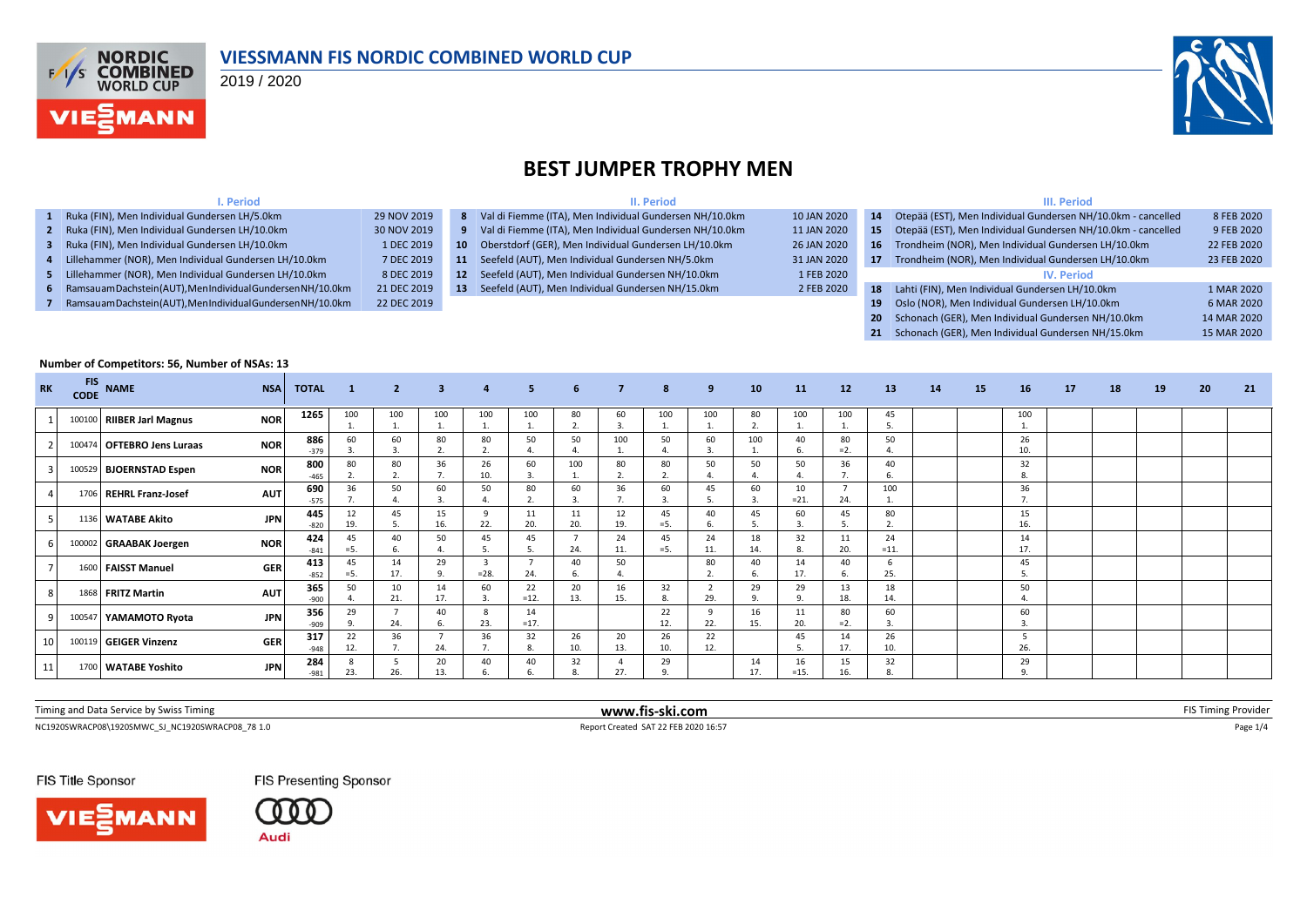



**VIESMANN** 

2019 / 2020



### **BEST JUMPER TROPHY MEN**

| <b>RK</b> | <b>FIS</b><br><b>CODE</b> | <b>NAME</b>                 | <b>NSA</b> | <b>TOTAL</b>   | -1                    | $\overline{2}$        | 3                     |                                   |                                |                     |                       |                       | 9                        | 10                             | <b>11</b>                      | 12                    | 13                                | 14 | 15 | 16                             | 17 | 18 | 19 | 20 | 21 |
|-----------|---------------------------|-----------------------------|------------|----------------|-----------------------|-----------------------|-----------------------|-----------------------------------|--------------------------------|---------------------|-----------------------|-----------------------|--------------------------|--------------------------------|--------------------------------|-----------------------|-----------------------------------|----|----|--------------------------------|----|----|----|----|----|
| 12        | 100314                    | RIIBER Harald Johnas        | <b>NOR</b> | 234<br>$-1031$ | 26<br>10.             | 18<br>14.             | 16<br>15.             | 14<br>17.                         |                                |                     |                       |                       |                          |                                | 80<br>2.                       |                       |                                   |    |    | 80<br>$\overline{2}$           |    |    |    |    |    |
| 13        |                           | 1821 WEBER Terence          | <b>GER</b> | 232<br>$-1033$ | 10<br>21.             | 1<br>30.              |                       | 15<br>16.                         | 24<br>11.                      | 15<br>16.           | 6<br>25.              | 13<br>18.             | 32<br>8.                 | $\overline{2}$<br>29.          | 22<br>12.                      | 32<br>8.              | 36<br>7.                          |    |    | 24<br>11.                      |    |    |    |    |    |
| 14        | 467                       | <b>RIESSLE Fabian</b>       | <b>GER</b> | 219<br>$-1046$ | 32<br>8.              | $\overline{4}$<br>27. | 10<br>21.             | 24<br>11.                         | 29<br>q                        | 29<br>9.            | 11<br>20.             | 24<br>11.             | 11<br>20.                | 15<br>16.                      | 13<br>$=18.$                   | 10<br>21.             | $\overline{\mathbf{3}}$<br>$=28.$ |    |    | $\overline{4}$<br>27.          |    |    |    |    |    |
| 15        |                           | 100179 KUPCZAK Szczepan     | POL        | 217<br>$-1048$ | 9<br>22.              |                       | 24<br>11.             | $\overline{7}$<br>24.             | 6<br>25.                       | 22<br>12.           | 29<br>9.              | 10<br>21.             | 16<br>15.                | 20<br>13.                      | 36<br>7.                       | 16<br>15.             | 13<br>18.                         |    |    | 9<br>22.                       |    |    |    |    |    |
| 16        | 1674                      | <b>GREIDERER Lukas</b>      | <b>AUT</b> | 205<br>$-1060$ | 6<br>25.              | 29<br>$\mathsf{q}$    | 12<br>19.             |                                   | 30.                            | 36<br>7.            | 40<br>6.              | 18<br>14.             | $\overline{1}$<br>$=30.$ | $\overline{\mathbf{3}}$<br>28. | 26<br>10.                      | 20<br>13.             | 11<br>20.                         |    |    | $\overline{2}$<br>29.          |    |    |    |    |    |
| 17        | 1050                      | <b>FRENZEL Eric</b>         | <b>GER</b> | 193<br>$-1072$ |                       | 16<br>15.             | 1<br>30.              | 20<br>13.                         | 16<br>15.                      | 6<br>25.            | 32<br>8.              | 8<br>23.              | 5<br>26.                 |                                | 24<br>11.                      | 50<br>4.              | $\overline{4}$<br>27.             |    |    | 11<br>20.                      |    |    |    |    |    |
| 18        | 100797                    | <b>OFTEBRO Einar Luraas</b> | <b>NOR</b> | 192<br>$-1073$ | 15<br>16.             | -6<br>25.             | 45<br>- 5.            | $\overline{4}$<br>27.             | $\overline{2}$<br>29.          | -1<br>30.           | 14<br>17.             | 16<br>15.             | 18<br>14.                | 36<br>7.                       | 8<br>23.                       | 12<br>19.             | 12<br>19.                         |    |    | $\overline{\mathbf{3}}$<br>28. |    |    |    |    |    |
| 19        |                           | 759 NAGAI Hideaki           | <b>JPN</b> | 173<br>$-1092$ |                       |                       | 22<br>12.             |                                   | 18<br>14.                      | 14<br>17.           | 45<br>5.              | 9<br>22.              | 8<br>23.                 | 24<br>11.                      | $\overline{4}$<br>27.          | 29<br>9.              |                                   |    |    |                                |    |    |    |    |    |
| 20        | 100308                    | <b>HEROLA Ilkka</b>         | <b>FIN</b> | 152<br>$-1113$ | 16<br>15.             |                       | 11<br>20.             | 18<br>14.                         | 5<br>26.                       | $\mathbf{A}$<br>27. | 26<br>10.             | $\overline{7}$<br>24. |                          | 8<br>23.                       | 16<br>$=15.$                   | 8<br>23.              | 15<br>16.                         |    |    | 18<br>14.                      |    |    |    |    |    |
| 21        |                           | 100811 FLATLA Kasper Moen   | <b>NOR</b> | 139<br>$-1126$ |                       |                       |                       | 29<br>9.                          | 36<br>7.                       | 45<br>-5.           | 13<br>18.             |                       | 12<br>19.                | $\overline{a}$<br>27.          |                                |                       |                                   |    |    |                                |    |    |    |    |    |
| 22        |                           | 100213 YAMAMOTO Go          | <b>JPN</b> | 130<br>$-1135$ | 20<br>13.             | 32<br>8.              | 32<br>8.              | 10<br>21.                         | 9<br>22.                       | -5<br>26.           |                       |                       |                          |                                | 6<br>25.                       | $\Delta$<br>27.       |                                   |    |    | 12<br>19.                      |    |    |    |    |    |
| 23        | 1761                      | JOEBSTL Thomas              | <b>AUT</b> | 129<br>$-1136$ | 11<br>20.             | 22<br>12.             | - 8<br>23.            | 16<br>15.                         | 22<br>$=12.$                   | 10<br>21.           | 8<br>$= 23.$          |                       |                          | 5<br>26.                       |                                |                       | -5<br>26.                         |    |    | 22<br>12.                      |    |    |    |    |    |
| 24        |                           | 100025 ANDERSEN Espen       | <b>NOR</b> | 127<br>$-1138$ | 14<br>17.             | 8<br>23.              | 13<br>18.             |                                   | $\overline{\mathbf{3}}$<br>28. |                     | 10<br>21.             | 45<br>$=$ 5.          | 15<br>16.                | 9<br>22.                       |                                | 9<br>22.              |                                   |    |    | -1<br>$=30.$                   |    |    |    |    |    |
| 25        |                           | 1760 ORTER Philipp          | <b>AUT</b> | 120<br>$-1145$ | 24<br>11.             | 12<br>$=19.$          | 26<br>10.             | 13<br>$=18.$                      |                                | 2<br>29.            | $\overline{2}$<br>29. | 5<br>26.              | 7<br>24.                 | 6<br>25.                       | $\overline{\mathbf{3}}$<br>28. |                       | $\overline{7}$<br>24.             |    |    | 13<br>18.                      |    |    |    |    |    |
| 26        |                           | 592 KLAPFER Lukas           | <b>AUT</b> | 119<br>$-1146$ | 5<br>26.              |                       |                       |                                   |                                | 13<br>18.           |                       | 15<br>$=16.$          | 20<br>13.                | 10<br>21.                      | $\overline{7}$<br>24.          |                       | 29<br>$\mathbf{q}$                |    |    | 20<br>13.                      |    |    |    |    |    |
| 27        |                           | 100268 PAZOUT Ondrej        | <b>CZE</b> | 109<br>$-1156$ | $\overline{7}$<br>24. | 15<br>16.             | $\overline{2}$<br>29. | $\overline{\mathbf{3}}$<br>$=28.$ | 26<br>10.                      | 24<br>11.           | 22<br>12.             | $\overline{a}$<br>27. | 6<br>25.                 |                                |                                |                       |                                   |    |    |                                |    |    |    |    |    |
| 28        | 100434                    | <b>MUHLETHALER Laurent</b>  | <b>FRA</b> | 106<br>$-1159$ | $\mathbf{1}$<br>30.   | 13<br>18.             | 6<br>25.              |                                   |                                | 18<br>14.           | -5<br>26.             |                       | -1<br>$=30.$             | 22<br>12.                      | $\overline{2}$<br>29.          | $\overline{2}$<br>29. | 20<br>13.                         |    |    | 16<br>15.                      |    |    |    |    |    |
| 29        | 100357                    | <b>SCHMID Julian</b>        | <b>GER</b> | 102<br>$-1163$ | 4<br>27.              | 20<br>13.             | 18<br>14.             | 6<br>25.                          | 14<br>$=17.$                   | -8<br>23.           |                       |                       | 14<br>17.                |                                | - 1<br>30.                     | 3<br>28.              | 14<br>17.                         |    |    |                                |    |    |    |    |    |

| Timing and Data Service<br>by Swiss Timing ' | www.fis-s<br>-ski.com | FIS I<br>, ovider<br>nıne |
|----------------------------------------------|-----------------------|---------------------------|
|                                              |                       |                           |

NC1920SWRACP08\1920SMWC\_SJ\_NC1920SWRACP08\_78 1.0 Report Created SAT 22 FEB 2020 16:57 Page 2/4

FIS Title Sponsor



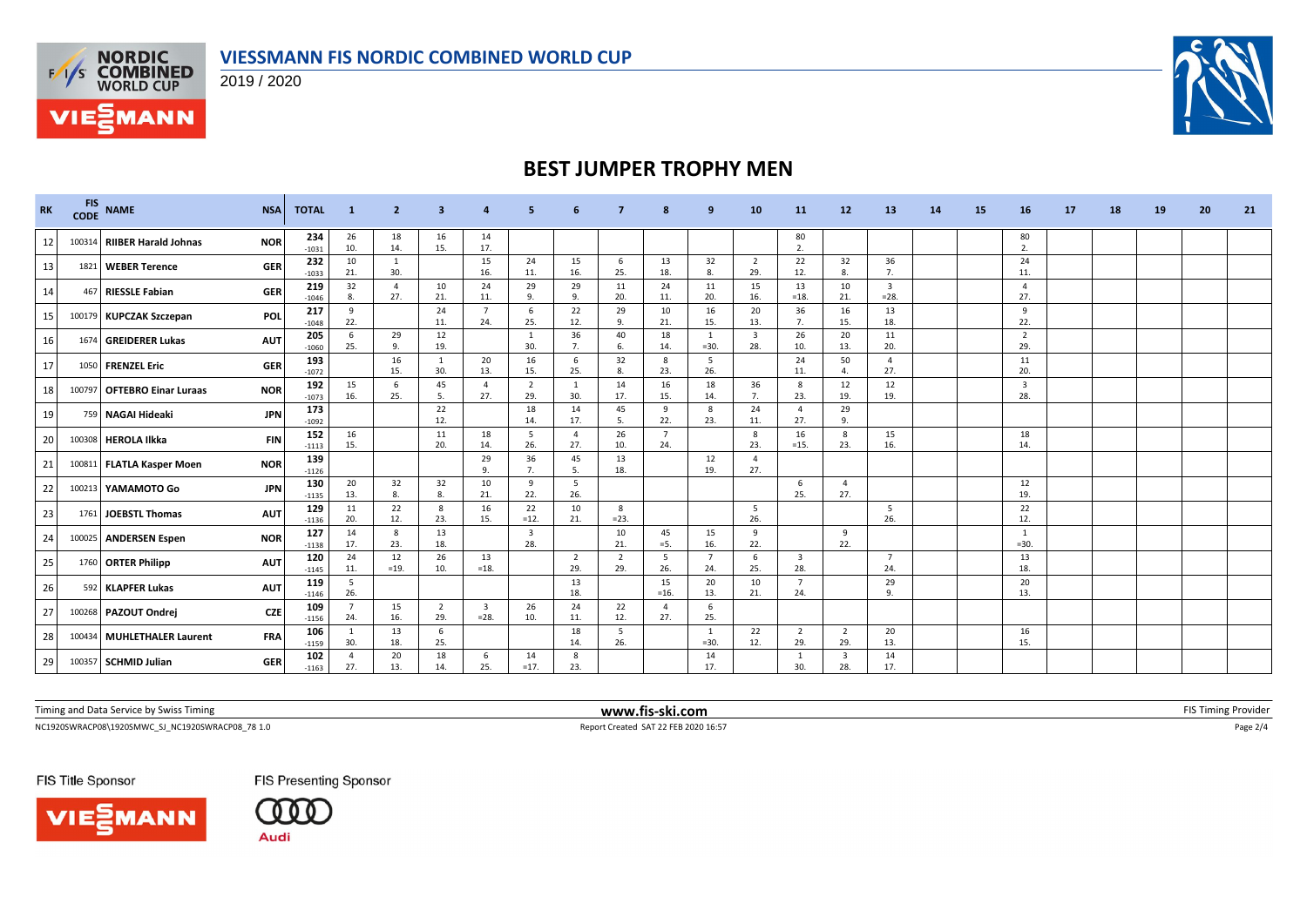

2019 / 2020



# **BEST JUMPER TROPHY MEN**

| RK              | <b>FIS</b><br><b>CODE</b> | $\ensuremath{\mathsf{NAME}}$ | <b>NSA</b> | <b>TOTAL</b>   | $\blacksquare$ | $\overline{2}$        | 3                              | 4            | 5                     | -6                             | 7                              | 8                              | 9           | 10                    | 11           | <b>12</b> | 13                                | <b>14</b> | 15 | 16        | 17 | 18 | 19 | 20 | 21 |
|-----------------|---------------------------|------------------------------|------------|----------------|----------------|-----------------------|--------------------------------|--------------|-----------------------|--------------------------------|--------------------------------|--------------------------------|-------------|-----------------------|--------------|-----------|-----------------------------------|-----------|----|-----------|----|----|----|----|----|
| 30 <sup>1</sup> |                           | 252 GRUBER Bernhard          | <b>AUT</b> | 101<br>$-1164$ |                |                       |                                | 13<br>$=18.$ |                       | 12<br>19.                      | 15<br>16.                      |                                | 29<br>$=9.$ | 32<br>8.              |              |           |                                   |           |    |           |    |    |    |    |    |
| 31              |                           | 100167 ILVES Kristjan        | <b>EST</b> | 96<br>$-1169$  |                |                       |                                |              |                       |                                |                                | -6<br>25.                      | 13<br>18.   | 26<br>10.             | 18<br>14.    | 18<br>14. | 9<br>22.                          |           |    | -6<br>25. |    |    |    |    |    |
| 32              |                           | 1413 KROG Magnus             | <b>NOR</b> | 95<br>$-1170$  |                |                       |                                |              |                       |                                |                                | 11<br>20.                      | 10<br>21.   | 13<br>18.             | 10<br>$=21.$ | 1<br>30.  | 10<br>21.                         |           |    | 40<br>6.  |    |    |    |    |    |
| 33              |                           | 100280 PORTYK Tomas          | <b>CZE</b> | 91<br>$-1174$  |                | 26<br>10.             |                                |              |                       | 9<br>22.                       |                                | 15<br>$=16.$                   | 36<br>7.    |                       | 5<br>26.     |           |                                   |           |    |           |    |    |    |    |    |
| 34              |                           | 100965 LAMPARTER Johannes    | <b>AUT</b> | 90<br>$-1175$  |                |                       |                                |              |                       |                                | $\overline{\mathbf{3}}$<br>28. | 20<br>13.                      | 29<br>$=9.$ | 12<br>19.             | 20<br>13.    | 6<br>25.  |                                   |           |    |           |    |    |    |    |    |
| 35              |                           | 1562 COSTA Samuel            | <b>ITA</b> | 73<br>$-1192$  | 13<br>18.      |                       |                                | 32<br>8.     | 15<br>16.             | $\overline{\mathbf{3}}$<br>28. | 8<br>$= 23.$                   | $\overline{2}$<br>29.          |             |                       |              |           |                                   |           |    |           |    |    |    |    |    |
| 36              |                           | 100323 GERARD Antoine        | <b>FRA</b> | 63<br>$-1202$  |                | $\overline{2}$<br>29. | 9<br>22.                       |              |                       | 16<br>15.                      |                                |                                |             | $\overline{7}$<br>24. |              | 5<br>26.  | 24<br>$=11.$                      |           |    |           |    |    |    |    |    |
| 37              |                           | 590 RYDZEK Johannes          | <b>GER</b> | 61<br>$-1204$  |                |                       |                                |              |                       |                                |                                | 12<br>19.                      | -4<br>27.   |                       |              | 22<br>12. | 16<br>15.                         |           |    | 7<br>24.  |    |    |    |    |    |
| 38              |                           | 100460 KOSTNER Aaron         | <b>ITA</b> | 50<br>$-1215$  | 18<br>14.      | 24<br>11.             | $\overline{\mathbf{3}}$<br>28. | 1<br>30.     | $\overline{4}$<br>27. |                                |                                |                                |             |                       |              |           |                                   |           |    |           |    |    |    |    |    |
| 39              |                           | 100966 EINKEMMER Manuel      | <b>AUT</b> | 34<br>$-1231$  |                |                       |                                |              |                       |                                |                                |                                |             |                       |              | 26<br>10. | 8<br>23.                          |           |    |           |    |    |    |    |    |
| 40              |                           | 100316 TILLER Simen          | <b>NOR</b> | 34<br>$-1231$  |                |                       |                                | 22<br>12.    | 12<br>19.             |                                |                                |                                |             |                       |              |           |                                   |           |    |           |    |    |    |    |    |
| 41              |                           | 100666 RETTENEGGER Stefan    | <b>AUT</b> | 27<br>$-1238$  |                |                       |                                |              |                       |                                |                                |                                |             |                       |              | 24<br>11. | $\overline{\mathbf{3}}$<br>$=28.$ |           |    |           |    |    |    |    |    |
| 42              |                           | 100742 PASHAEV Alexander     | <b>RUS</b> | 24<br>$-1241$  |                |                       |                                |              |                       |                                | 18<br>14.                      | $\overline{\mathbf{3}}$<br>28. | 3<br>28.    |                       |              |           |                                   |           |    |           |    |    |    |    |    |
| 43              |                           | 1029 PITTIN Alessandro       | <b>ITA</b> | 21<br>$-1244$  |                | 12<br>$=19.$          |                                |              |                       |                                | 9<br>22.                       |                                |             |                       |              |           |                                   |           |    |           |    |    |    |    |    |
| 44              |                           | 100548 DENDA Hidefumi        | <b>JPN</b> | 20<br>$-1245$  |                |                       |                                | 11<br>20.    | 8<br>23.              |                                | -1<br>30.                      |                                |             |                       |              |           |                                   |           |    |           |    |    |    |    |    |
| 45              |                           | 100017 YAHIN Ernest          | <b>RUS</b> | 19<br>$-1246$  |                | 9<br>22.              | 5<br>26.                       | - 5<br>26.   |                       |                                |                                |                                |             |                       |              |           |                                   |           |    |           |    |    |    |    |    |
| 46              |                           | 100386 TERZER Dominik        | <b>AUT</b> | 13<br>$-1252$  |                |                       |                                |              |                       |                                |                                |                                |             |                       | 13<br>$=18.$ |           |                                   |           |    |           |    |    |    |    |    |
| 47              |                           | 100330 HAHN Martin           | <b>GER</b> | 11<br>$-1254$  |                |                       |                                |              |                       |                                |                                |                                |             | 11<br>20.             |              |           |                                   |           |    |           |    |    |    |    |    |

Timing and Data Service by Swiss Timing **WWW.fis-ski.com WWW.fis-ski.com FIS** Timing Provider

NC1920SWRACP08\1920SMWC\_SJ\_NC1920SWRACP08\_78 1.0 <br>
Report Created SAT 22 FEB 2020 16:57 Page 3/4

FIS Title Sponsor